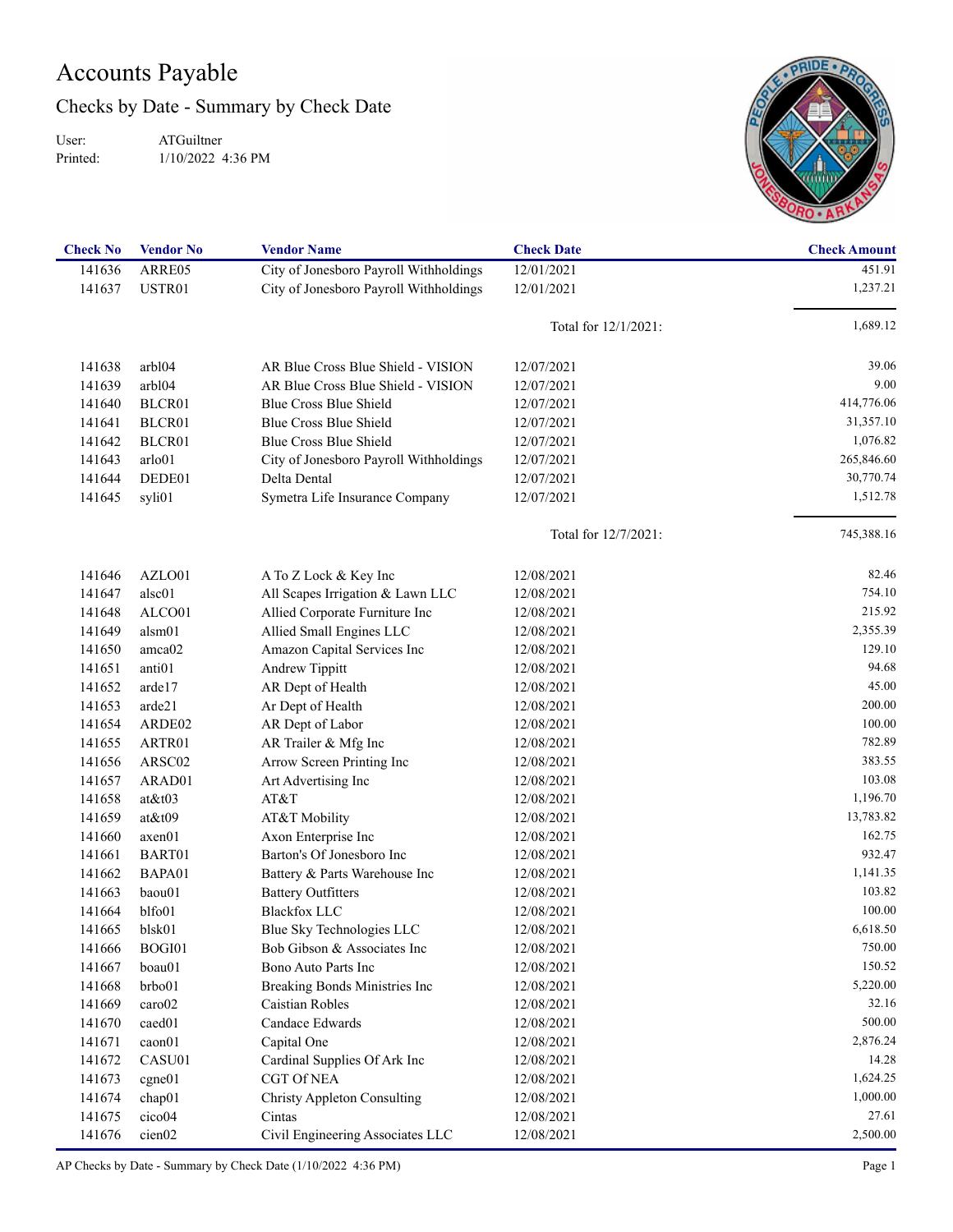| <b>Check No</b> | <b>Vendor No</b>   | <b>Vendor Name</b>              | <b>Check Date</b> | <b>Check Amount</b> |
|-----------------|--------------------|---------------------------------|-------------------|---------------------|
| 141677          | CLSO01             | Clean Solutions Inc             | 12/08/2021        | 106.27              |
| 141678          | comi02             | Cooper Mixon Architects PLLC    | 12/08/2021        | 212.00              |
| 141679          | coco06             | <b>Courthouse Concepts</b>      | 12/08/2021        | 77.30               |
| 141680          | COIM <sub>01</sub> | Cox Implement Co Inc            | 12/08/2021        | 748.09              |
| 141681          | crso01             | Crabtree & Son Construction Inc | 12/08/2021        | 71,869.19           |
| 141682          | CRCO03             | Craighead County Solid          | 12/08/2021        | 127,234.63          |
| 141683          | CRCO <sub>02</sub> | Craighead County Treasurer      | 12/08/2021        | 207,092.38          |
| 141684          | CRCO06             | Creative Concepts Inc           | 12/08/2021        | 745.09              |
| 141685          | CRBU01             | Crow-Burlingame Co Inc          | 12/08/2021        | 501.15              |
| 141686          | cusa01             | Cummins Inc                     | 12/08/2021        | 6,565.89            |
| 141687          | CUPR01             | <b>Custom Products Corp</b>     | 12/08/2021        | 5,228.58            |
| 141688          | dadi01             | Daniel Dillinger                | 12/08/2021        | 380.00              |
| 141689          | DEFI02             | Dept Of Finance & Admin         | 12/08/2021        | 2,904.00            |
| 141690          | DEFI03             | Dept Of Finance & Admin         | 12/08/2021        | 933.40              |
| 141691          | dien02             | Ditta Enterprises Inc           | 12/08/2021        | 100.63              |
| 141692          | DNAU01             | DNW Auto Supply Inc             | 12/08/2021        | 162.74              |
| 141693          | doti01             | Donald Jake Tippitt             | 12/08/2021        | 122.56              |
| 141694          | edsu01             | Ed's Supply Co Inc              | 12/08/2021        | 6.80                |
| 141695          | ELGR01             | Elite Graphics LLC              | 12/08/2021        | 4,768.12            |
| 141696          | ertu01             | Eric Turman                     | 12/08/2021        | 560.00              |
| 141697          | FACO01             | Fastenal Company Inc            | 12/08/2021        | 62.21               |
| 141698          | FIAR01             | Fisher & Arnold Inc             | 12/08/2021        | 21,656.57           |
| 141699          | FIAR01             | Fisher & Arnold Inc             | 12/08/2021        | 6,667.50            |
| 141700          | FRFL01             | Frank Fletcher Dodge Inc        | 12/08/2021        | 203.44              |
| 141701          | frea02             | Fred Easley                     | 12/08/2021        | 10.84               |
| 141702          | frin01             | Fremarek Inc                    | 12/08/2021        | 175.19              |
| 141703          | GCSU01             | G & C Supply Co Inc             | 12/08/2021        | 4,603.13            |
| 141704          | GWDI01             | G & W Diesel Services Inc       | 12/08/2021        | 5,078.19            |
| 141705          | galu01             | Gazaway Lumber Co Inc           | 12/08/2021        | 390.39              |
| 141706          | GISI01             | Gibson's Sign-Mart Inc          | 12/08/2021        | 1,014.48            |
| 141707          | gogr01             | Golden Grotto                   | 12/08/2021        | 54.25               |
| 141708          | Gofo01             | Gordon Food Service LLC         | 12/08/2021        | 648.07              |
| 141709          | GRAI01             | Grainger Inc                    | 12/08/2021        | 39.45               |
| 141710          | Grth <sub>01</sub> | Green Thumb Lawn Care LLC       | 12/08/2021        | 34.72               |
| 141711          | gust <sub>01</sub> | <b>Gulf States Distributors</b> | 12/08/2021        | 5,305.65            |
| 141712          | hafr01             | Harbor Freight Tools Inc        | 12/08/2021        | 35.19               |
| 141713          | HEPO01             | Hedge's Inc                     | 12/08/2021        | 1,155.53            |
| 141714          | hofe01             | Hollywood Feed                  | 12/08/2021        | 33.33               |
| 141715          | HOTE01             | Howard Industries Inc           | 12/08/2021        | 10,241.32           |
| 141716          | iber <sub>01</sub> | <b>IBERIABANK</b>               | 12/08/2021        | 49,630.29           |
| 141717          | JARI01             | J A Riggs Tractor Co Inc        | 12/08/2021        | 777.59              |
| 141718          | JTWH01             | J T White Inc                   | 12/08/2021        | 1,069.06            |
| 141719          | jaam01             | Javier Amperez                  | 12/08/2021        | 5,454.70            |
| 141720          | JMME01             | <b>JMS Russel Metals Corp</b>   | 12/08/2021        | 1,590.62            |
| 141721          | josp02             | Johnathan Sparrow               | 12/08/2021        | 521.92              |
| 141722          | JOHY01             | Jonesboro Hydraulic Hose Inc    | 12/08/2021        | 375.43              |
| 141723          | jora01             | Jonesboro Radio Group           | 12/08/2021        | 999.00              |
| 141724          | JOSU01             | Jonesboro Sun Inc               | 12/08/2021        | 178.75              |
| 141725          | JOWI01             | Jonesboro Winnelson Inc         | 12/08/2021        | 254.47              |
| 141726          | KECO01             | Keeling Co Inc                  | 12/08/2021        | 2,070.64            |
| 141727          | kegu01             | Kenneth Gulley                  | 12/08/2021        | 949.38              |
| 141728          | krsu02             | Kristin M Sullivan              | 12/08/2021        | 125.00              |
| 141729          | lapr01             | Lawson Products Inc             | 12/08/2021        | 54.79               |
| 141730          | LETI01             | Lenders Title Company Inc       | 12/08/2021        | 1,458.50            |
| 141731          | LETI01             | Lenders Title Company Inc       | 12/08/2021        | 3,573.50            |
| 141732          | LETI01             | Lenders Title Company Inc       | 12/08/2021        | 2,886.50            |
| 141733          | LETI01             | Lenders Title Company Inc       | 12/08/2021        | 2,061.50            |
|                 |                    |                                 |                   |                     |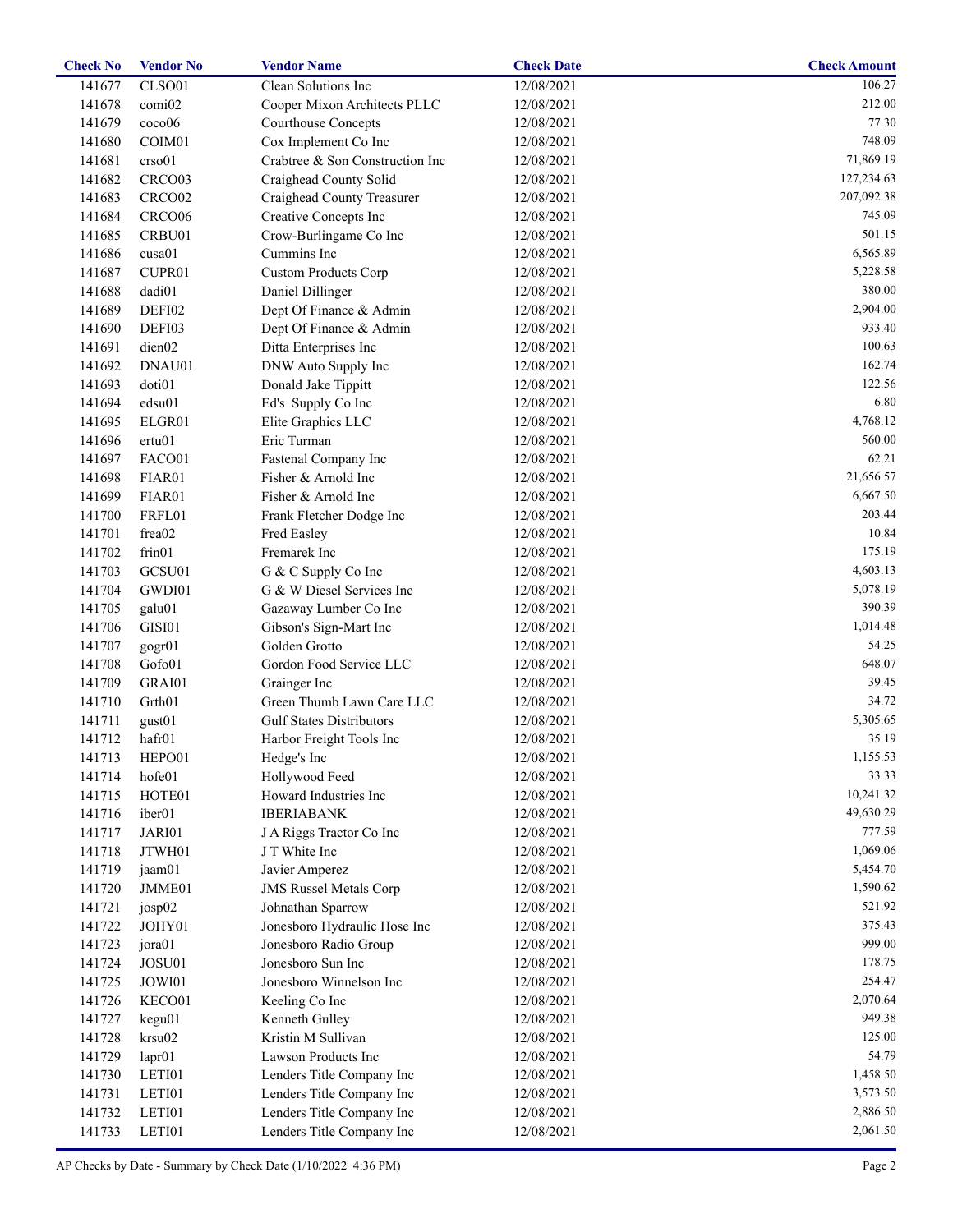| <b>Check No</b> | <b>Vendor No</b>   | <b>Vendor Name</b>                                 | <b>Check Date</b> | <b>Check Amount</b> |
|-----------------|--------------------|----------------------------------------------------|-------------------|---------------------|
| 141734          | LETI01             | Lenders Title Company Inc                          | 12/08/2021        | 2,049.50            |
| 141735          | mama04             | Master Marketing Group LLC                         | 12/08/2021        | 1,040.07            |
| 141736          | mase02             | May Security LLC                                   | 12/08/2021        | 553.35              |
| 141737          | mibu01             | Michael Burroughs CPA                              | 12/08/2021        | 1,333.00            |
| 141738          | MISO01             | Mid-South Plumbing Inc                             | 12/08/2021        | 1,524.78            |
| 141739          | MISO02             | Mid-South Sales Inc                                | 12/08/2021        | 1,421.12            |
| 141740          | MOIN <sub>04</sub> | Motion Industries Inc                              | 12/08/2021        | 618.98              |
| 141741          | moso02             | Motorola Solutions Inc                             | 12/08/2021        | 606.71              |
| 141742          | MRTR01             | Mr Trophy & Engraving Inc                          | 12/08/2021        | 300.00              |
| 141743          | NACR02             | Navitas Credit Corp.                               | 12/08/2021        | 627.91              |
| 141744          | neba08             | NEA Baptist Clinic                                 | 12/08/2021        | 225.00              |
| 141745          | NEPR02             | Nelson Printing Co Inc                             | 12/08/2021        | 260.40              |
| 141746          | NUSO01             | Nuckles & Son Plumbing Inc                         | 12/08/2021        | 325.00              |
| 141747          | nuso02             | Nuso Phone Service LLC                             | 12/08/2021        | 1,032.73            |
| 141748          | olco01             | Olympus Construction Inc                           | 12/08/2021        | 61,375.80           |
| 141749          | PAMA01             | Pak Mail Center Inc                                | 12/08/2021        | 182.55              |
|                 |                    |                                                    |                   | 200.00              |
| 141750          | pape03             | Park's Petty Cash                                  | 12/08/2021        | 173.43              |
| 141751          | peco03             | Peregrine Corporation                              | 12/08/2021        |                     |
| 141752          | PEWH01             | Peterson Wholesale & Variety                       | 12/08/2021        | 259.75              |
| 141753          | pewe01             | Pete's Town                                        | 12/08/2021        | 195.25              |
| 141754          | ppfi01             | PPG Architectural Finishes                         | 12/08/2021        | 179.81              |
| 141755          | prpr03             | PrimePay LLC                                       | 12/08/2021        | 15,000.00           |
| 141756          | PUTI01             | Purcell Tire Co Inc                                | 12/08/2021        | 3,283.39            |
| 141757          | PUTI01             | Purcell Tire Co Inc                                | 12/08/2021        | 844.93              |
| 141758          | riri02             | Rig Rite US Inc                                    | 12/08/2021        | 116.65              |
| 141759          | roch01             | Roger Christopher Cole                             | 12/08/2021        | 56.25               |
| 141760          | roso01             | Routematch Software Inc                            | 12/08/2021        | 18,000.00           |
| 141761          | rppo01             | RP Power LLC                                       | 12/08/2021        | 900.55              |
| 141762          | SSGL01             | S & S Glass Service Inc                            | 12/08/2021        | 289.97              |
| 141763          | SCMA02             | Schaeffer Manufacturing Co                         | 12/08/2021        | 877.11              |
| 141764          | seon01             | Secure On Site LLC                                 | 12/08/2021        | 255.00              |
| 141765          | shco01             | Share Corp                                         | 12/08/2021        | 3,344.46            |
| 141766          | shra01             | Shelby Railroad Services Inc                       | 12/08/2021        | 2,538.00            |
| 141767          | shra01             | Shelby Railroad Services Inc                       | 12/08/2021        | 2,538.00            |
| 141768          | shra01             | Shelby Railroad Services Inc                       | 12/08/2021        | 2,406.00            |
| 141769          | SHWI01             | Sherwin Williams Company Inc                       | 12/08/2021        | 64.66               |
| 141770          | sila02             | SiteOne Landscape Supply Holding LLC               | 12/08/2021        | 1,023.98            |
| 141771          | sose02             | Soefker Services LLC                               | 12/08/2021        | 348.29              |
| 141772          | spco01             | Sprint Communications Inc                          | 12/08/2021        | 202.47              |
| 141773          | STBE01             | St Bernards Medical Ctr                            | 12/08/2021        | 75.00               |
| 141774          | steq01             | Stribling Equipment LLC                            | 12/08/2021        | 2,896.26            |
| 141775          | $\arctan 01$       | Tag Truck Center                                   | 12/08/2021        | 9,427.13            |
| 141776          | tcco01             | Tcherneshoff Consulting Inc                        | 12/08/2021        | 1,350.00            |
| 141777          | THEL01             | TEC Of Jonesboro Inc                               | 12/08/2021        | 85.60               |
| 141778          | THST01             | The Storehouse Inc                                 | 12/08/2021        | 1,913.66            |
| 141779          | thre01             | Thomson Reuters-West Inc                           | 12/08/2021        | 452.06              |
| 141780          | toco03             | Town and Country Termite Inc                       | 12/08/2021        | 217.01              |
| 141781          | trri01             | TransUnion Risk and Alternative                    | 12/08/2021        | 159.90              |
| 141782          | trst05             | Tri-State Truck Center Inc                         | 12/08/2021        | 248.42              |
| 141783          | usba02             | U S Bancorp Government Leasing and Fina 12/08/2021 |                   | 10,744.38           |
| 141784          | ulin01             | Uline Inc                                          | 12/08/2021        | 373.21              |
| 141785          | UNGL01             | Union Glass Inc                                    | 12/08/2021        | 570.71              |
|                 |                    |                                                    |                   | 1,007.97            |
| 141786          | unpo01             | United Police Supply                               | 12/08/2021        |                     |
| 141787          | veco01             | Vector Disease Control Inc                         | 12/08/2021        | 37, 333. 37         |
| 141788          | veri03             | Verizon Wireless                                   | 12/08/2021        | 2,873.47            |
| 141789          | VECA01             | Vet Care Inc                                       | 12/08/2021        | 800.00              |
| 141790          | vola01             | Voiance Language Services LLC                      | 12/08/2021        | 28.50               |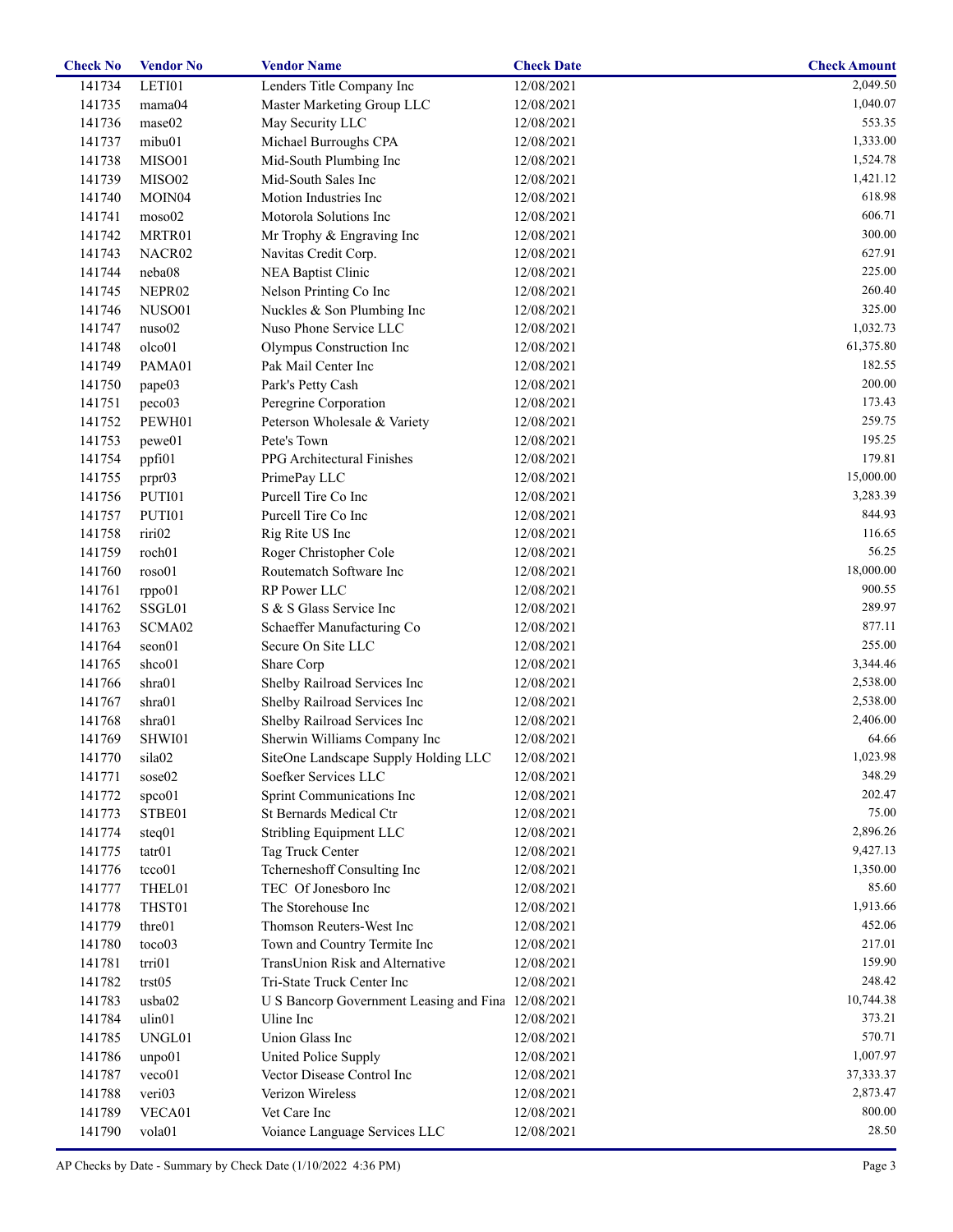| <b>Check No</b> | <b>Vendor No</b>   | <b>Vendor Name</b>                                | <b>Check Date</b>    | <b>Check Amount</b> |
|-----------------|--------------------|---------------------------------------------------|----------------------|---------------------|
| 141791          | wigr01             | W William Graham Jr Inc                           | 12/08/2021           | 3,301.38            |
| 141792          | wigr01             | W William Graham Jr Inc                           | 12/08/2021           | 4,999.25            |
| 141793          | WAIN01             | Watson Ice Company                                | 12/08/2021           | 96.77               |
| 141794          | WEDR01             | West's Dry Cleaners Inc                           | 12/08/2021           | 1,792.79            |
| 141795          | weba01             | Wex Bank                                          | 12/08/2021           | 66,038.45           |
| 141796          | whel01             | Wholesale Electric Supply Co Inc                  | 12/08/2021           | 3,295.69            |
| 141797          | witi01             | Willie Tinzie Jr                                  | 12/08/2021           | 900.00              |
| 141798          | wyfr01             | Wynne Friends Of Animals                          | 12/08/2021           | 564.00              |
|                 |                    |                                                   |                      |                     |
|                 |                    |                                                   | Total for 12/8/2021: | 883,860.38          |
| 141799          | arbl04             | AR Blue Cross Blue Shield - VISION                | 12/09/2021           | 3,214.17            |
| 141800          | ardi01             | AR Diamond Plan                                   | 12/09/2021           | 1,110.00            |
| 141801          | ARMU04             | AR Municipal Police Association                   | 12/09/2021           | 162.00              |
| 141802          | BOMU01             | Boston Mutual Life Ins                            | 12/09/2021           | 2,438.49            |
| 141803          | DECA01             | City of Jonesboro                                 | 12/09/2021           | 114.23              |
| 141804          | FLSP01             | City of Jonesboro                                 | 12/09/2021           | 7,371.72            |
| 141805          | ARRE05             | City of Jonesboro Payroll Withholdings            | 12/09/2021           | 31,770.89           |
| 141806          | INBA02             | City of Jonesboro Payroll Withholdings            | 12/09/2021           | 30,261.32           |
| 141807          | USTR01             | City of Jonesboro Payroll Withholdings            | 12/09/2021           | 150,282.06          |
| 141808          | ciyo01             | <b>City Youth Ministries</b>                      | 12/09/2021           | 23.00               |
| 141809          | DECR01             | Defenders C.R.                                    | 12/09/2021           | 15.00               |
| 141810          | FASU01             | Family Support Payment Center                     | 12/09/2021           | 322.16              |
| 141811          | FILO01             | Firefighter's Local #3718                         | 12/09/2021           | 2,283.60            |
| 141812          | FROR <sub>02</sub> | Fraternal Order of Police Lodge #8                | 12/09/2021           | 762.00              |
| 141813          | JOFI02             | Jonesboro Firefighters Assoc                      | 12/09/2021           | 248.00              |
| 141814          | JOPO01             | Jonesboro Police Dept Assoc                       | 12/09/2021           | 282.00              |
| 141815          | LOBE01             | Love, Beal & Nixon P.C.                           | 12/09/2021           | 423.50              |
| 141816          | MIDE03             | Mississippi Department of Human Services          | 12/09/2021           | 140.78              |
| 141817          | MUOM01             | Mutual Of Omaha                                   | 12/09/2021           | 39.45               |
| 141818          | NARE01             | Nationwide Retirement Solutions                   | 12/09/2021           | 6,235.83            |
| 141819          | OFCH <sub>01</sub> | Office Of Child Support Enforcement               | 12/09/2021           | 4,208.55            |
| 141820          | SOST01             | Southern States Police Benevolent Assoc. In       | 12/09/2021           | 1,327.75            |
| 141821          | syli02             | Symetra Life Insurance Company                    | 12/09/2021           | 7,172.54            |
| 141822          | syli03             | Symetra Life Insurance Company                    | 12/09/2021           | 4,753.08            |
| 141823          | USDE01             | FMS DMS Pioneer U.S. Department of Tre 12/09/2021 |                      | 14.41               |
| 141824          | UNWA01             | United Way Of Northeast Ar                        | 12/09/2021           | 109.00              |
| 141825          | LETI01             | Lenders Title Company Inc                         | 12/09/2021           | 74,290.71           |
|                 |                    |                                                   |                      |                     |
|                 |                    |                                                   | Total for 12/9/2021: | 329,376.24          |
| 141826          | atoz02             | A To Z Lawncare                                   | 12/20/2021           | 81.38               |
| 141827          | AZLO01             | A To Z Lock & Key Inc                             | 12/20/2021           | 32.55               |
| 141828          | adte03             | Adam Terry and Company LLC                        | 12/20/2021           | 13,000.00           |
| 141829          | adau01             | Advance Auto Parts                                | 12/20/2021           | 1,432.17            |
| 141830          | ADSE01             | Advantage Security Alarm Systems                  | 12/20/2021           | 244.13              |
| 141831          | agho01             | Agilix Holdings LLC                               | 12/20/2021           | 201.85              |
| 141832          | alhe02             | Alex Henry                                        | 12/20/2021           | 180.00              |
| 141833          | ALMA01             | Alexander Machine Shop Inc                        | 12/20/2021           | 146.48              |
| 141834          | alsc01             | All Scapes Irrigation & Lawn LLC                  | 12/20/2021           | 6,592.48            |
| 141835          | amca02             | Amazon Capital Services Inc                       | 12/20/2021           | 32.53               |
| 141836          | amf104             | American Floor Mats                               | 12/20/2021           | 2,610.29            |
| 141837          | anti <sub>01</sub> | Andrew Tippitt                                    | 12/20/2021           | 14.12               |
| 141838          | anme03             | Animal Medical Center Inc                         | 12/20/2021           | 540.00              |
| 141839          | anme08             | Animal Medical Center Inc                         | 12/20/2021           | 363.40              |
| 141840          | anme18             | Animal Medical Center Inc                         | 12/20/2021           | 390.82              |
|                 |                    |                                                   |                      | 339.65              |
| 141841          | anme19             | Animal Medical Center Inc                         | 12/20/2021           |                     |

AP Checks by Date - Summary by Check Date (1/10/2022 4:36 PM) Page 4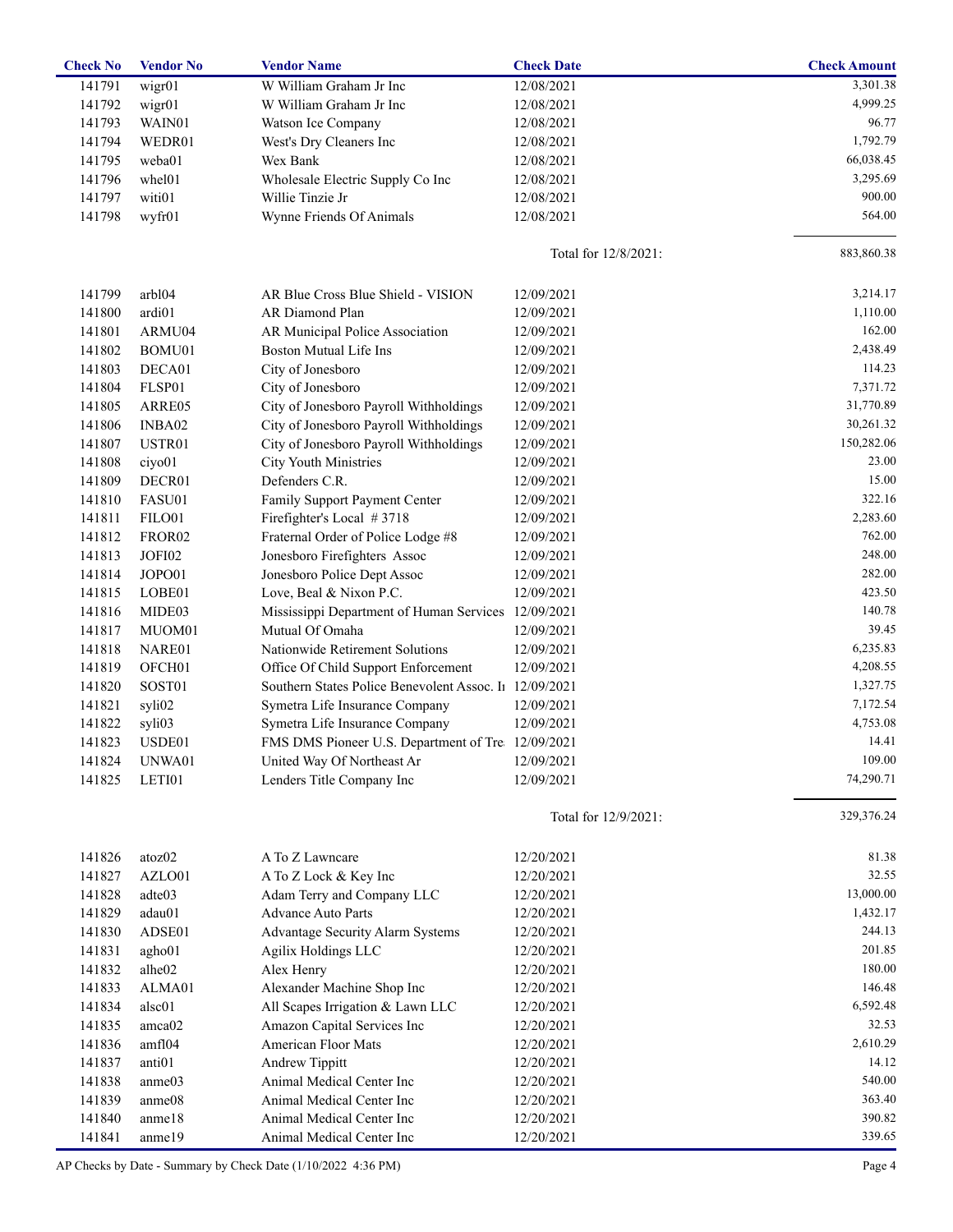| <b>Check No</b> | <b>Vendor No</b>     | <b>Vendor Name</b>                                   | <b>Check Date</b> | <b>Check Amount</b> |
|-----------------|----------------------|------------------------------------------------------|-------------------|---------------------|
| 141842          | anme22               | Animal Medical Center Inc                            | 12/20/2021        | 2,218.28            |
| 141843          | anme23               | Animal Medical Center Inc                            | 12/20/2021        | 38.30               |
| 141844          | anme24               | Animal Medical Center Inc                            | 12/20/2021        | 272.25              |
| 141845          | ARCR01               | AR Crime Information Ctr                             | 12/20/2021        | 1,262.45            |
| 141846          | $at \& t03$          | AT&T                                                 | 12/20/2021        | 232.04              |
| 141847          | ATAS01               | Atlas Asphalt Inc                                    | 12/20/2021        | 13,637.14           |
| 141848          | BAPA01               | Battery & Parts Warehouse Inc                        | 12/20/2021        | 135.56              |
| 141849          | baou01               | <b>Battery Outfitters</b>                            | 12/20/2021        | 91.89               |
| 141850          | BRKR01               | Brackett-Krennerich Inc                              | 12/20/2021        | 1,447.03            |
| 141851          | brbo01               | Breaking Bonds Ministries Inc                        | 12/20/2021        | 5,370.00            |
| 141852          | brca02               | <b>Brent Cassady CPA PLLC</b>                        | 12/20/2021        | 695.00              |
| 141853          | CAAU01               | Cavenaugh Auto Group Inc                             | 12/20/2021        | 1,185.55            |
| 141854          | CEEN01               | Centerpoint Energy Inc                               | 12/20/2021        | 158.83              |
| 141855          | CEEN01               | Centerpoint Energy Inc                               | 12/20/2021        | 209.04              |
| 141856          | CEEN01               | Centerpoint Energy Inc                               | 12/20/2021        | 184.79              |
| 141857          | CEEN01               | Centerpoint Energy Inc                               | 12/20/2021        | 17.92               |
| 141858          | chwh02               | Charles Whitaker Gen. Contractor                     | 12/20/2021        | 2,430.00            |
| 141859          | CHEM01               | Chemaqua Inc                                         | 12/20/2021        | 2,970.45            |
| 141860          | cico04               | Cintas                                               | 12/20/2021        | 194.99              |
| 141861          | cico01               | Cintas Corporation                                   | 12/20/2021        | 13,443.26           |
| 141862          | CIWA01               | City Water & Light                                   | 12/20/2021        | 1,914.39            |
| 141863          | cohe01               | Control Heating & Cooling Inc                        | 12/20/2021        | 1,090.43            |
| 141864          | cohu01               | Corey Hutson                                         | 12/20/2021        | 400.00              |
| 141865          | ccoc <sub>0</sub> 12 | Cornith Coco-Cola Bottling Works Inc                 | 12/20/2021        | 611.54              |
|                 |                      |                                                      |                   | 905.30              |
| 141866          | crpr03               | Creative Products Sourcing Inc                       | 12/20/2021        | 46,601.23           |
| 141867          | cred <sub>02</sub>   | Critical Edge Inc                                    | 12/20/2021        | 223.49              |
| 141868          | CRBU01               | Crow-Burlingame Co Inc                               | 12/20/2021        |                     |
| 141869          | crri01               | Crowley's Ridge Cruisers                             | 12/20/2021        | 4,000.00            |
| 141870          | cusa01               | Cummins Inc                                          | 12/20/2021        | 4,120.96            |
| 141871          | dasa03               | Dana Safety Supply Inc                               | 12/20/2021        | 8,913.28            |
| 141872          | dast04               | Daniel Strickland                                    | 12/20/2021        | 400.00              |
| 141873          | DACO01               | Darragh Company Inc                                  | 12/20/2021        | 15.75               |
| 141874          | desy01               | Delta Symphony Orchestra                             | 12/20/2021        | 2,500.00            |
| 141875          | dimo01               | Diamond Mowers                                       | 12/20/2021        | 2,542.25            |
| 141876          | DIDO01               | Ditta Enterprises Inc                                | 12/20/2021        | 384.09              |
| 141877          | dien02               | Ditta Enterprises Inc                                | 12/20/2021        | 29.37               |
| 141878          | DNAU01               | DNW Auto Supply Inc                                  | 12/20/2021        | 9,525.18            |
| 141879          | doti01               | Donald Jake Tippitt                                  | 12/20/2021        | 48.41               |
| 141880          | uncl <sub>01</sub>   | Donna Haney                                          | 12/20/2021        | 950.00              |
| 141881          | dojo01               | Downtown Jonesboro Alliance                          | 12/20/2021        | 7,500.00            |
| 141882          | ELGR01               | Elite Graphics LLC                                   | 12/20/2021        | 2,717.83            |
| 141883          | EMUP01               | Emerson Upholstery & Supply                          | 12/20/2021        | 163.50              |
| 141884          | FIPR01               | Fire Protection Of Ark Inc                           | 12/20/2021        | 290.83              |
| 141885          | FOAR02               | Foundation Of Arts                                   | 12/20/2021        | 12,500.00           |
| 141886          | gapa01               | Galls Parent Holdings LLC                            | 12/20/2021        | 577.68              |
| 141887          | GISI01               | Gibson's Sign-Mart Inc                               | 12/20/2021        | 206.15              |
| 141888          | GRSH01               | Grafix Shoppe Inc                                    | 12/20/2021        | 494.31              |
| 141889          | greq03               | Greenway Equipment Inc                               | 12/20/2021        | 1,147.65            |
| 141890          | grcr01               | Ground Crew LLC                                      | 12/20/2021        | 2,650.00            |
| 141891          | GTDI01               | GT Distributors Inc                                  | 12/20/2021        | 10,231.40           |
| 141892          | guli01               | Guard4Life                                           | 12/20/2021        | 50.00               |
| 141893          | GUWE01               | Guy's Welding & Automotive                           | 12/20/2021        | 86.80               |
| 141894          | hapr <sub>02</sub>   | <b>Halsey Properties</b>                             | 12/20/2021        | 2,750.00            |
| 141895          | HAPI01               | Harris Pipe & Line Inc                               | 12/20/2021        | 1,089.00            |
| 141896          | heag01               | Heritage Agriculture Of Arkansas At Hoxie 12/20/2021 |                   | 902.91              |
| 141897          | hela01               | Hester Lawn Service                                  | 12/20/2021        | 280.00              |
| 141898          | hico01               | Hispanic Community Services                          | 12/20/2021        | 1,875.00            |
|                 |                      |                                                      |                   |                     |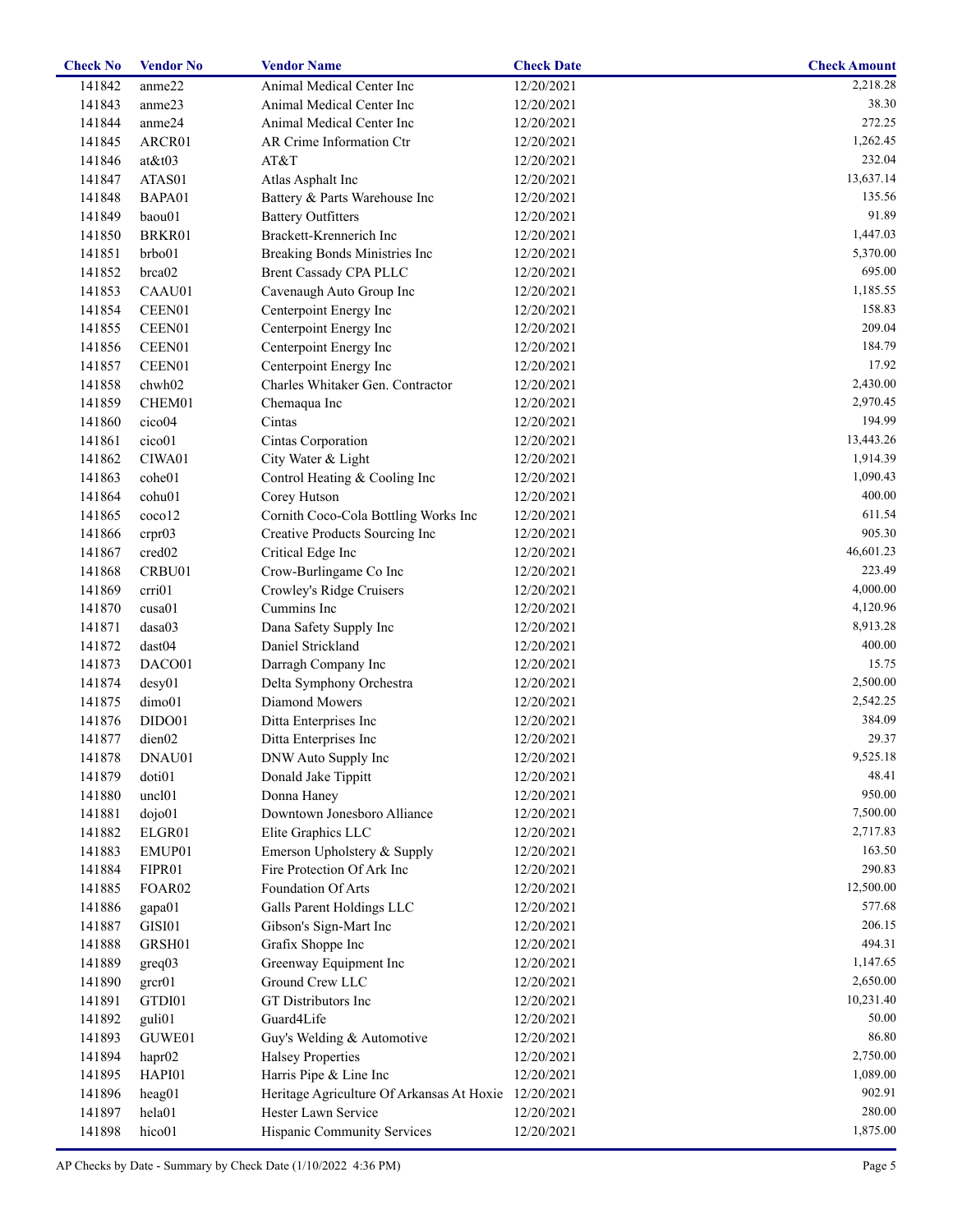| <b>Check No</b> | <b>Vendor No</b>               | <b>Vendor Name</b>                                             | <b>Check Date</b>        | <b>Check Amount</b> |
|-----------------|--------------------------------|----------------------------------------------------------------|--------------------------|---------------------|
| 141899          | HODE01                         | Home Depot Credit Service                                      | 12/20/2021               | 4,315.58            |
| 141900          | HOTE01                         | Howard Industries Inc                                          | 12/20/2021               | 18,956.04           |
| 141901          | inba04                         | <b>INTRUST Bank NA</b>                                         | 12/20/2021               | 10,418.02           |
| 141902          | jaam01                         | Javier Amperez                                                 | 12/20/2021               | 32,754.10           |
| 141903          | taco02                         | Jimmy D Gozo                                                   | 12/20/2021               | 600.00              |
| 141904          | jogl01                         | Joey Glaub                                                     | 12/20/2021               | 21.53               |
| 141905          | JOSU03                         | Jonesboro Sun Inc                                              | 12/20/2021               | 176.80              |
| 141906          | jumo01                         | Juan Moreira                                                   | 12/20/2021               | 90.00               |
| 141907          | kegu01                         | Kenneth Gulley                                                 | 12/20/2021               | 406.88              |
| 141908          | krsu02                         | Kristin M Sullivan                                             | 12/20/2021               | 500.00              |
| 141909          | LOBU01                         | Lowes Business Acct/GECRB                                      | 12/20/2021               | 1,161.42            |
| 141910          | maqu01                         | Martin Quattlebaum                                             | 12/20/2021               | 1,766.99            |
| 141911          | MISO02                         | Mid-South Sales Inc                                            | 12/20/2021               | 17,627.35           |
| 141912          | mipu01                         | Midwest Public Safety LLC                                      | 12/20/2021               | 1,568.54            |
| 141913          | MITU01                         | Missouri Turf Paint Inc                                        | 12/20/2021               | 7,235.28            |
| 141914          | muni01                         | Municode                                                       | 12/20/2021               | 1,225.00            |
| 141915          | mys02                          | My Staffing Pro                                                | 12/20/2021               | 300.00              |
| 141916          | NAIN <sub>02</sub>             | NAFECO, Inc                                                    | 12/20/2021               | 642.32              |
| 141917          | NEAI01                         | Nexair LLC                                                     | 12/20/2021               | 129.35              |
| 141918          | OCHE01                         | Occupational Health Partners                                   | 12/20/2021               | 95.00               |
| 141919          | olco01                         | Olympus Construction Inc                                       | 12/20/2021               | 20,330.50           |
| 141920          | ORAU01                         | O'Reilly Automotive Inc                                        | 12/20/2021               | 4,106.23            |
| 141921          | ouli01                         | Outdoor Lighting Perspectives of Northeast 12/20/2021          |                          | 6,700.00            |
| 141922          | ozfa01                         | Ozark Farm And Lawn Inc                                        | 12/20/2021               | 528.04              |
| 141923          | paco09                         | PAS Consulting Group LLC                                       | 12/20/2021               | 9,000.00            |
| 141924          | peco03                         | Peregrine Corporation                                          | 12/20/2021               | 262.53              |
| 141925          | poti02                         | Pomp's Tire Service                                            | 12/20/2021               | 1,623.75            |
| 141926          | prsa01                         | Pratt's Auto Salvage & Sales Inc                               | 12/20/2021               | 71.50               |
| 141927          | prse02                         | Premium Refreshment Service                                    | 12/20/2021               | 123.37              |
| 141928          | qume01                         | Quadmed Inc                                                    | 12/20/2021               | 424.45              |
| 141929          | QUFA01                         | Quality Farm Supply Inc                                        | 12/20/2021               | 2,571.34            |
| 141930          | RATI01                         | Raider Tire Co Inc                                             | 12/20/2021               | 1,081.30            |
| 141931          | rawi01                         | Randy Willey                                                   | 12/20/2021               | 17.36               |
| 141932          | RGME01                         | RGB Mechanical Contractor Inc                                  | 12/20/2021               | 729.97              |
| 141933          | rico05                         | <b>Ritter Communications</b>                                   | 12/20/2021               | 21,720.14           |
| 141934          | romp01                         | ROCKIN MP Services LLC                                         | 12/20/2021               | 6,478.00            |
| 141935          | roch01                         | Roger Christopher Cole                                         | 12/20/2021               | 31.44               |
|                 |                                |                                                                |                          | 6,826.58            |
| 141936          | scre01<br>SCIN01               | SC Realty Services Inc<br>Scurlock Industries Of Jonesboro Inc | 12/20/2021               | 6,213.54            |
| 141937          | shco01                         |                                                                | 12/20/2021               | 208.14              |
| 141938          |                                | Share Corp<br>Silver Moon Trailers Inc                         | 12/20/2021<br>12/20/2021 | 481.53              |
| 141939          | SIMO01                         | Southern Tire Mart Inc                                         | 12/20/2021               | 2,720.16            |
| 141940          | soti01                         |                                                                |                          |                     |
| 141941          | SPSA01                         | Specialty Sales & Mktg Inc<br>St Bernards Medical Ctr          | 12/20/2021               | 3,957.43<br>180.00  |
| 141942          | STBE01                         |                                                                | 12/20/2021               |                     |
| 141943          | stbe15                         | St Bernards Womens Advisory Board                              | 12/20/2021               | 5,000.00            |
| 141944          | $\ensuremath{\mathrm{stdr02}}$ | StageDrop LLC                                                  | 12/20/2021               | 4,442.24            |
| 141945          | stof06                         | State Of Arkansas Dept Of Workforce Servi 12/20/2021           |                          | 550.00              |
| 141946          | stau05                         | Steve's Auto Body & Towing Inc                                 | 12/20/2021               | 2,573.29            |
| 141947          | steq01                         | Stribling Equipment LLC                                        | 12/20/2021               | 1,431.27            |
| 141948          | suli02                         | Suddenlink Communications Inc                                  | 12/20/2021               | 228.38              |
| 141949          | sute <sub>02</sub>             | Superior Termite & Pest Control                                | 12/20/2021               | 115.02              |
| 141950          | tage01                         | Tate General Contractors Inc                                   | 12/20/2021               | 35,599.86           |
| 141951          | teve01                         | Terra Verde LLC                                                | 12/20/2021               | 5,908.00            |
| 141952          | tefi01                         | TES Field Services LLC                                         | 12/20/2021               | 1,050.00            |
| 141953          | THEL02                         | Thyssenkrupp Elevator Inc                                      | 12/20/2021               | 1,753.04            |
| 141954          | TOLO01                         | Tom's Lock & Key                                               | 12/20/2021               | 15.19               |
| 141955          | TRAN01                         | Trace Analytics Inc                                            | 12/20/2021               | 2,423.00            |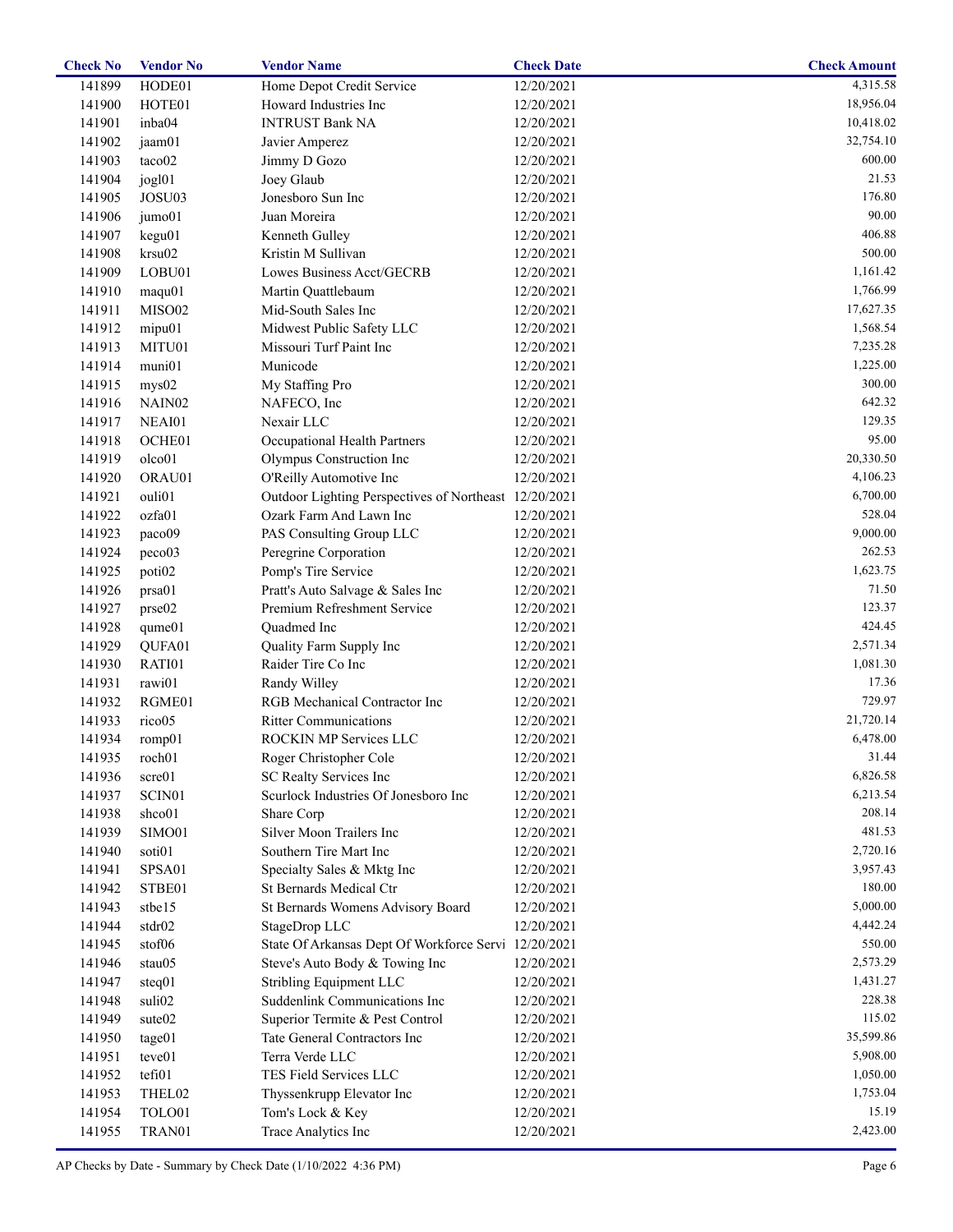| <b>Check No</b> | <b>Vendor No</b>   | <b>Vendor Name</b>                                     | <b>Check Date</b>        | <b>Check Amount</b> |
|-----------------|--------------------|--------------------------------------------------------|--------------------------|---------------------|
| 141956          | TRPA01             | Trane Inc                                              | 12/20/2021               | 19.44               |
| 141957          | trte01             | Tri-Tech Inc                                           | 12/20/2021               | 310.85              |
| 141958          | tyte01             | Tyler Technologies Inc                                 | 12/20/2021               | 400.00              |
| 141959          | ulin01             | Uline Inc                                              | 12/20/2021               | 1,247.44            |
| 141960          | VECA01             | Vet Care Inc                                           | 12/20/2021               | 1,156.50            |
| 141961          | VUMA01             | Vulcan Materials Co                                    | 12/20/2021               | 18,242.54           |
| 141962          | whwi01             | Whitney Colin Williams                                 | 12/20/2021               | 195.30              |
| 141963          | whel01             | Wholesale Electric Supply Co Inc                       | 12/20/2021               | 1,643.81            |
| 141964          | witi01             | Willie Tinzie Jr                                       | 12/20/2021               | 425.00              |
| 141965          | zoet01             | Zoetis Inc                                             | 12/20/2021               | 1,080.66            |
|                 |                    |                                                        | Total for $12/20/2021$ : | 485,273.68          |
| 141966          | arbl04             | AR Blue Cross Blue Shield - VISION                     | 12/21/2021               | 3,337.47            |
| 141967          | ardi01             | AR Diamond Plan                                        | 12/21/2021               | 1,110.00            |
| 141968          | ARMU04             | AR Municipal Police Association                        | 12/21/2021               | 162.00              |
| 141969          | BOMU01             | Boston Mutual Life Ins                                 | 12/21/2021               | 2,438.49            |
| 141970          | DECA01             | City of Jonesboro                                      | 12/21/2021               | 114.23              |
| 141971          | FLSP01             | City of Jonesboro                                      | 12/21/2021               | 7,375.89            |
| 141972          | ARRE05             | City of Jonesboro Payroll Withholdings                 | 12/21/2021               | 32,776.65           |
| 141973          | INBA02             | City of Jonesboro Payroll Withholdings                 | 12/21/2021               | 30,171.17           |
| 141974          | USTR01             | City of Jonesboro Payroll Withholdings                 | 12/21/2021               | 156,706.53          |
| 141975          | ciyo01             | <b>City Youth Ministries</b>                           | 12/21/2021               | 23.00               |
| 141976          | DECR01             | Defenders C.R.                                         | 12/21/2021               | 15.00               |
| 141977          | FASU01             | Family Support Payment Center                          | 12/21/2021               | 322.16              |
| 141978          | FILO01             | Firefighter's Local #3718                              | 12/21/2021               | 2,283.60            |
| 141979          | FROR <sub>02</sub> | Fraternal Order of Police Lodge #8                     | 12/21/2021               | 778.00              |
| 141980          | JOFI02             | Jonesboro Firefighters Assoc                           | 12/21/2021               | 248.00              |
| 141981          | JOPO01             | Jonesboro Police Dept Assoc                            | 12/21/2021               | 282.00              |
|                 |                    |                                                        |                          | 423.50              |
| 141982          | LOBE01             | Love, Beal & Nixon P.C.                                | 12/21/2021               | 140.78              |
| 141983          | MIDE03             | Mississippi Department of Human Services 12/21/2021    |                          | 39.45               |
| 141984          | MUOM01             | Mutual Of Omaha                                        | 12/21/2021               |                     |
| 141985          | NARE01             | Nationwide Retirement Solutions                        | 12/21/2021               | 6,235.83            |
| 141986          | OFCH <sub>01</sub> | Office Of Child Support Enforcement                    | 12/21/2021               | 3,797.60            |
| 141987          | SOST01             | Southern States Police Benevolent Assoc. I1 12/21/2021 |                          | 1,327.75            |
| 141988          | syli02             | Symetra Life Insurance Company                         | 12/21/2021               | 7,251.80            |
| 141989          | syli03             | Symetra Life Insurance Company                         | 12/21/2021               | 5,019.71            |
| 141990          | USDE01             | FMS DMS Pioneer U.S. Department of Tre 12/21/2021      |                          | 14.41               |
| 141991          | UNWA01             | United Way Of Northeast Ar                             | 12/21/2021               | 109.00              |
|                 |                    |                                                        | Total for 12/21/2021:    | 262,504.02          |
| 141992          | mhck01             | MHC-Kenworth Jonesboro Inc                             | 12/27/2021               | 91,450.00           |
|                 |                    |                                                        | Total for 12/27/2021:    | 91,450.00           |
| 141993          | abun01             | Abilities Unlimited of Jonesboro Inc                   | 12/29/2021               | 10,547.96           |
| 141994          | ANME01             | Animal Medical Center Inc                              | 12/29/2021               | 160.00              |
| 141995          | ARDE11             | AR Delta Byways                                        | 12/29/2021               | 2,610.00            |
| 141996          | $at$ &t $03$       | AT&T                                                   | 12/29/2021               | 1,189.86            |
| 141997          | $at$ &t $03$       | AT&T                                                   | 12/29/2021               | 8,781.34            |
| 141998          | auti01             | Auto Tire and Parts                                    | 12/29/2021               | 3,739.21            |
| 141999          | axen01             | Axon Enterprise Inc                                    | 12/29/2021               | 5,915.25            |
| 142000          | beou01             | <b>Belson Outdoors</b>                                 | 12/29/2021               | 10,627.03           |
| 142001          | bojo01             | <b>Bobby Johnson</b>                                   | 12/29/2021               | 3,000.00            |
| 142002          | BRKR01             | Brackett-Krennerich Inc                                | 12/29/2021               | 778.00              |
|                 |                    |                                                        |                          |                     |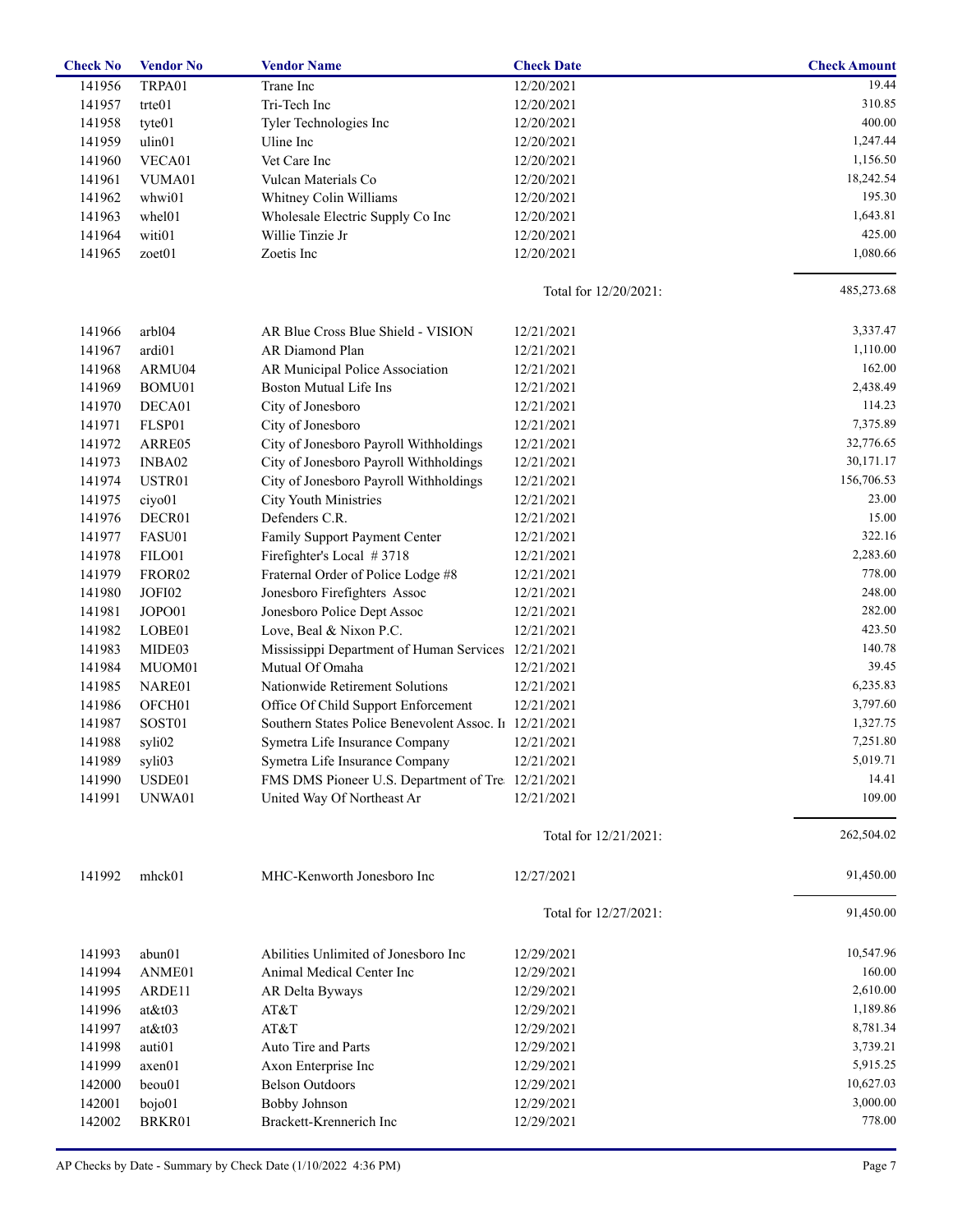| <b>Check No</b> | <b>Vendor No</b>   | <b>Vendor Name</b>                 | <b>Check Date</b> | <b>Check Amount</b> |
|-----------------|--------------------|------------------------------------|-------------------|---------------------|
| 142003          | brbo01             | Breaking Bonds Ministries Inc      | 12/29/2021        | 1,440.00            |
| 142004          | caon01             | Capital One                        | 12/29/2021        | 2,457.93            |
| 142005          | cron01             | Capital One Trade Credit           | 12/29/2021        | 608.09              |
| 142006          | CDWG01             | <b>CDWG</b>                        | 12/29/2021        | 4,299.50            |
| 142007          | CHEM01             | Chemaqua Inc                       | 12/29/2021        | 1,352.00            |
| 142008          | comi02             | Cooper Mixon Architects PLLC       | 12/29/2021        | 212.00              |
| 142009          | comi02             | Cooper Mixon Architects PLLC       | 12/29/2021        | 581.75              |
| 142010          | CRCO09             | Craighead Co. Public Library       | 12/29/2021        | 41,743.66           |
| 142011          | daco11             | David Cook                         | 12/29/2021        | 3,710.00            |
| 142012          | daha04             | David Handwork                     | 12/29/2021        | 200.00              |
| 142013          | dene02             | Dennis Neal Resurfacing            | 12/29/2021        | 16,128.00           |
| 142014          | dezo01             | Dennis Zolper                      | 12/29/2021        | 150.00              |
| 142015          | deco03             | DeSoto County Electric Inc         | 12/29/2021        | 6,302.61            |
| 142016          | foro01             | Foglemen Rogers & Coe Attorneys    | 12/29/2021        | 4,910.00            |
| 142017          | FOOF01             | Forrest Office Machines Inc        | 12/29/2021        | 2,026.36            |
| 142018          | GISI01             | Gibson's Sign-Mart Inc             | 12/29/2021        | 8,837.33            |
| 142019          | gust01             | <b>Gulf States Distributors</b>    | 12/29/2021        | 9,081.45            |
| 142020          | inby01             | Interior By Design                 | 12/29/2021        | 325.00              |
| 142021          | jili01             | James H Little IV                  | 12/29/2021        | 200.00              |
| 142022          | jaam01             | Javier Amperez                     | 12/29/2021        | 30,340.40           |
| 142023          | jico01             | Jimmy Cooper                       | 12/29/2021        | 200.00              |
| 142024          | JORE04             | John E Reid & Associates Inc       | 12/29/2021        | 600.00              |
| 142025          | JOSU01             | Jonesboro Sun Inc                  | 12/29/2021        | 1,803.10            |
| 142026          | JOSU01             | Jonesboro Sun Inc                  | 12/29/2021        | 258.70              |
|                 | keba04             |                                    |                   | 200.00              |
| 142027          | loro01             | Kevin Bailey<br>Lonnie Roberts     | 12/29/2021        | 200.00              |
| 142028          |                    |                                    | 12/29/2021        |                     |
| 142029          | main01             | Martin Industrial Supplies Inc     | 12/29/2021        | 2,202.17            |
| 142030          | mibu01             | Michael Burroughs CPA              | 12/29/2021        | 1,116.00            |
| 142031          | MINU01             | Midsouth Nursery                   | 12/29/2021        | 1,265.54            |
| 142032          | MISO02             | Mid-South Sales Inc                | 12/29/2021        | 21,284.86           |
| 142033          | mopo01             | Monroe J Pointer                   | 12/29/2021        | 150.00              |
| 142034          | muni01             | Municode                           | 12/29/2021        | 2,895.89            |
| 142035          | naca01             | Nathan Ray Carter                  | 12/29/2021        | 4,234.50            |
| 142036          | PAMA01             | Pak Mail Center Inc                | 12/29/2021        | 104.97              |
| 142037          | pafo02             | Paul Ford                          | 12/29/2021        | 100.00              |
| 142038          | plit <sub>01</sub> | Play It Again Sports, LLC          | 12/29/2021        | 1,602.00            |
| 142039          | rego01             | Renee Golas                        | 12/29/2021        | 196.66              |
| 142040          | risu02             | Ridge Surveying and Consulting LLC | 12/29/2021        | 1,800.00            |
| 142041          | riad01             | <b>River Advertising</b>           | 12/29/2021        | 135.85              |
| 142042          | smch01             | Smart Auto Group                   | 12/29/2021        | 24,690.00           |
| 142043          | stne01             | Stephanie G Nelson                 | 12/29/2021        | 200.00              |
| 142044          | swca01             | SWCA Inc                           | 12/29/2021        | 2,850.00            |
| 142045          | syco01             | <b>Synnex Corporation</b>          | 12/29/2021        | 1,624.39            |
| 142046          | tcco01             | Tcherneshoff Consulting Inc        | 12/29/2021        | 17,810.16           |
| 142047          | thso02             | The Solutions Group                | 12/29/2021        | 250.00              |
| 142048          | TRSU01             | Tractor Supply Company Inc         | 12/29/2021        | 16.26               |
| 142049          | unpo01             | United Police Supply               | 12/29/2021        | 1,806.55            |
| 142050          | unpo01             | United Police Supply               | 12/29/2021        | 552.27              |
| 142051          | inve <sub>02</sub> | Unmanned Vehicle Technologies LLC  | 12/29/2021        | 1,016.66            |
| 142052          | vaco01             | Vance Construction Solutions       | 12/29/2021        | 1,926.40            |
| 142053          | veri03             | Verizon Wireless                   | 12/29/2021        | 2,246.39            |
| 142054          | woma01             | Woods Masonry & Repair             | 12/29/2021        | 4,400.00            |
|                 |                    |                                    |                   |                     |

Total for 12/29/2021:

281,994.05